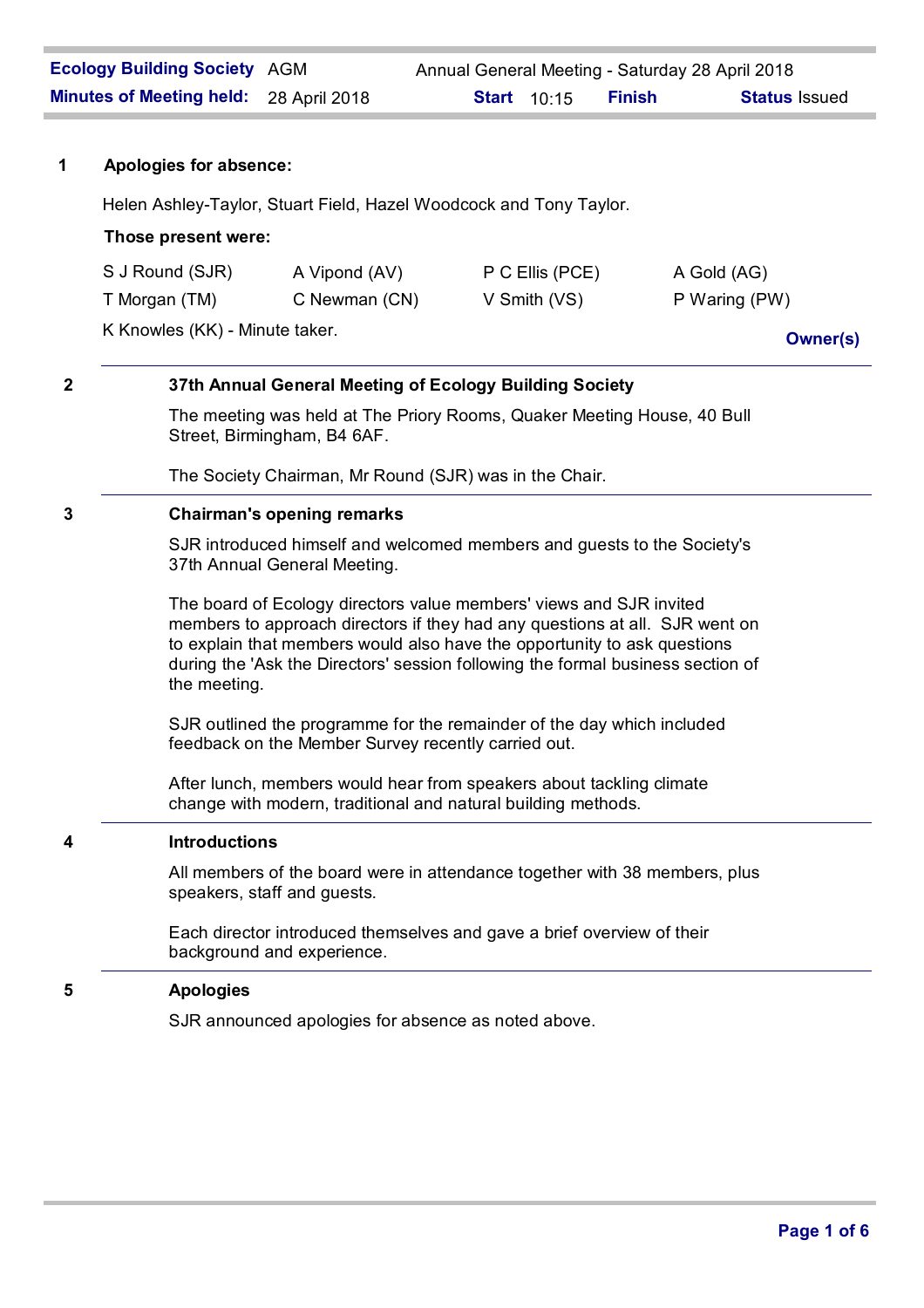## **6 Minutes of the 36th Annual General Meeting of Ecology Building Society**

SJR informed members that copies of the minutes of the 36th Annual General meeting held at The Old Fire Station, Silver Street, Bristol were available for scrutiny and were also published on the Society's website.

The Minutes of this, the 37th AGM, will be made available on the Society's website within the next 3 months.

#### **7 Resolution 1 - To receive the Society's Annual Report and Accounts**

Non-executive director and Chair of the Society's Risk, Audit, Compliance and Ethics (RACE) Committee, Tim Morgan and Finance Director and Deputy Chief Executive, Pam Waring, presented the Society's 2017 Annual Report and Accounts with a Powerpoint presentation.

The presentation showed five year comparatives and included:

- Interest Earned and Paid
- Admin Costs and Management Expense
- Mortgage Assets and Savings
- Reserves and Profit

## 7.2 Resolution 2 – To re-appoint KPMG LLP as Auditors.

TM explained that his responsibility and the responsibility of the Society's Audit Committee of which he is Chair, is to lead on appointing the Society's auditor. Each year at the AGM, members are asked to authorise the reappointment (or selection of a new) auditor.

In order to make members aware when casting their vote, it is important for members to know that given the nature of what the Society does as a regulated entity, it has very limited choice of audit firms that it can use. There are only four firms that the Society can work with and it already uses two of these; one as Internal Auditor and one as External Auditor. The rules on compulsory retirement do however mean that the Society's current External Auditor (KPMG) will have to stand down in the near future. Therefore, in the next two years, the Society will carry out an audit tender.

- 7.3 Members were asked to vote on Resolution 1 To receive the Annual Report and Accounts.
- 7.4 Members were asked to vote on Resolution 2 To re-appoint KPMG LLP as auditors
- 7.5 SJR invited questions on the Resolutions being voted on.
- 7.6 Two Members questioned the re-appointment of the auditors and asked what the alternative options are.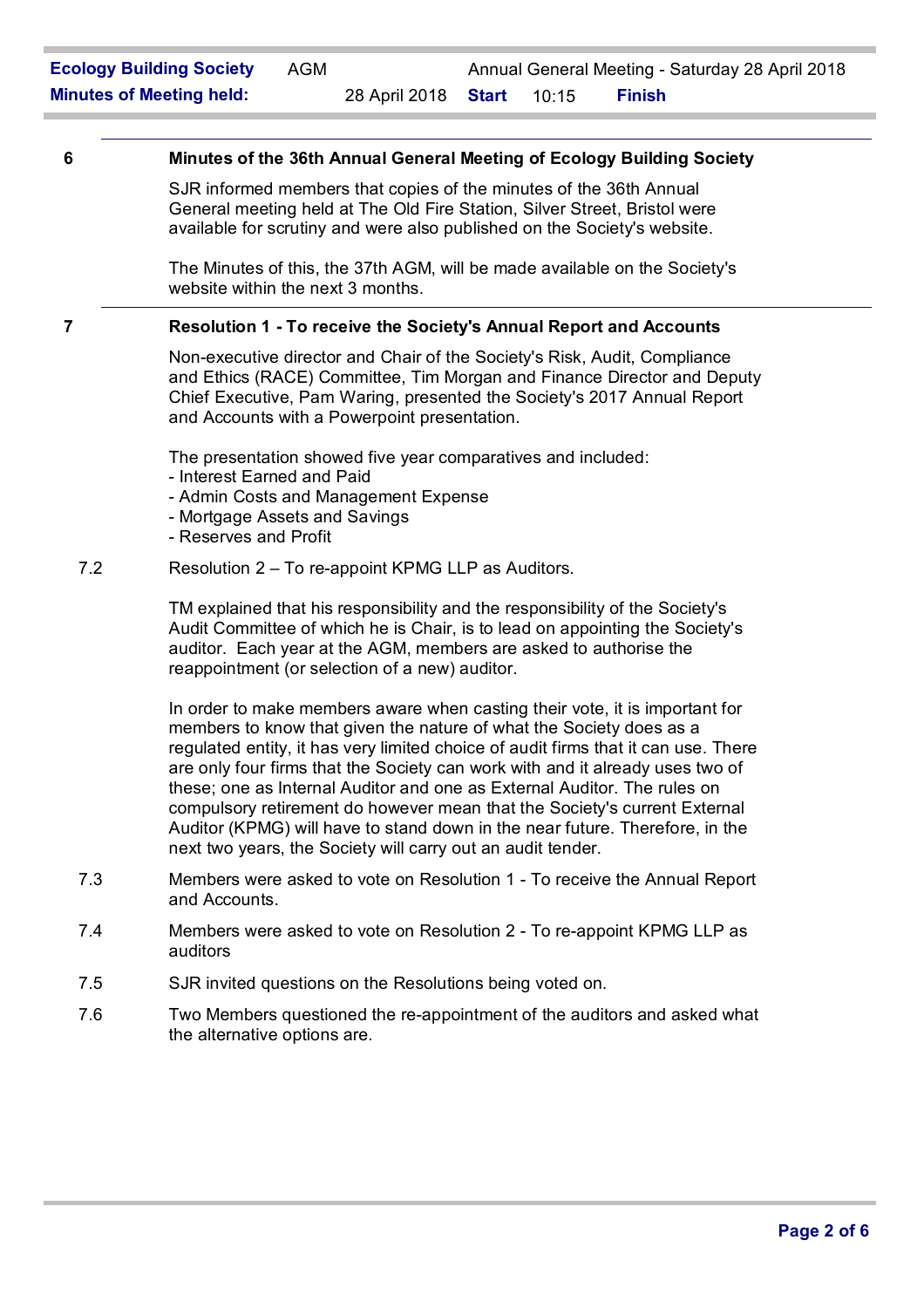## 7.6.1 TM responded as follows:

There are four firms who are able to carry out the Society's audit. The two the Society doesn't work with are Ernst Young and PWC - both names are quite well-known. TM was happy to talk in more detail at lunchtime about the process and how it works and what the Society's options are but essentially, it is one of those four that the Society has to choose from.

TM went on to explain that the role of the non-executive directors is to bring in external scrutiny to the audit process. He reassured members that from the Society's current audit team there had been an extremely thorough audit. It was comprehensive and more challenging than had been experienced before.

It is also worthy of note that there have been three different audit partners leading the audit over the last five years who bring a different view and approach to scrutinising the Society.

SJR added that the Society's Internal Audit is carried out by Deloitte which means that there is challenge from the inside as well. Deloitte check the Society's controls, systems and compliance.

# **8 Resolution 3 - To approve the Directors' Remuneration Report**

Chair of the Remuneration Committee, Andrew Gold (AG) presented the report for the year ended 31 December 2017.

- 8.1 AG explained that as a mutual organisation that is member owned, the Society is fair and transparent in its remuneration approach and disclosures to the membership. As such, within the Annual Review provided to all members there are details of the Society's approach to remuneration which very much reflects a desire for fairness and transparency.
- 8.2 Regarding the composition of individual director remuneration, for the executive directors, they receive a salary which is commensurate with their experience and the growing demands on their role. All colleagues in the Society, including the executive directors, but excluding non-executive directors receive a pension contribution. All colleagues have the opportunity to participate in a performance related pay scheme which also includes executive directors but excludes non-executive directors.
- 8.3 In 2016 the Society achieved the Living Wage accreditation which reinforces the Society's commitment to fair pay to all colleagues.
- 8.4 AG highlighted the Society's limit of highest to lowest paid which means that there is a maximum limit that the Chief Executive can earn compared to the lowest paid member of staff. The ratio is currently just above 5.
- 8.5 With regard to gender pay gap reporting, the Society has not had to make a mandatory disclosure due to the number of employees (currently 30). However, the Society is measuring gender pay gap and supports the approach of having a greater drive for transparency. The Society is confident that its remuneration approach is robust in this area.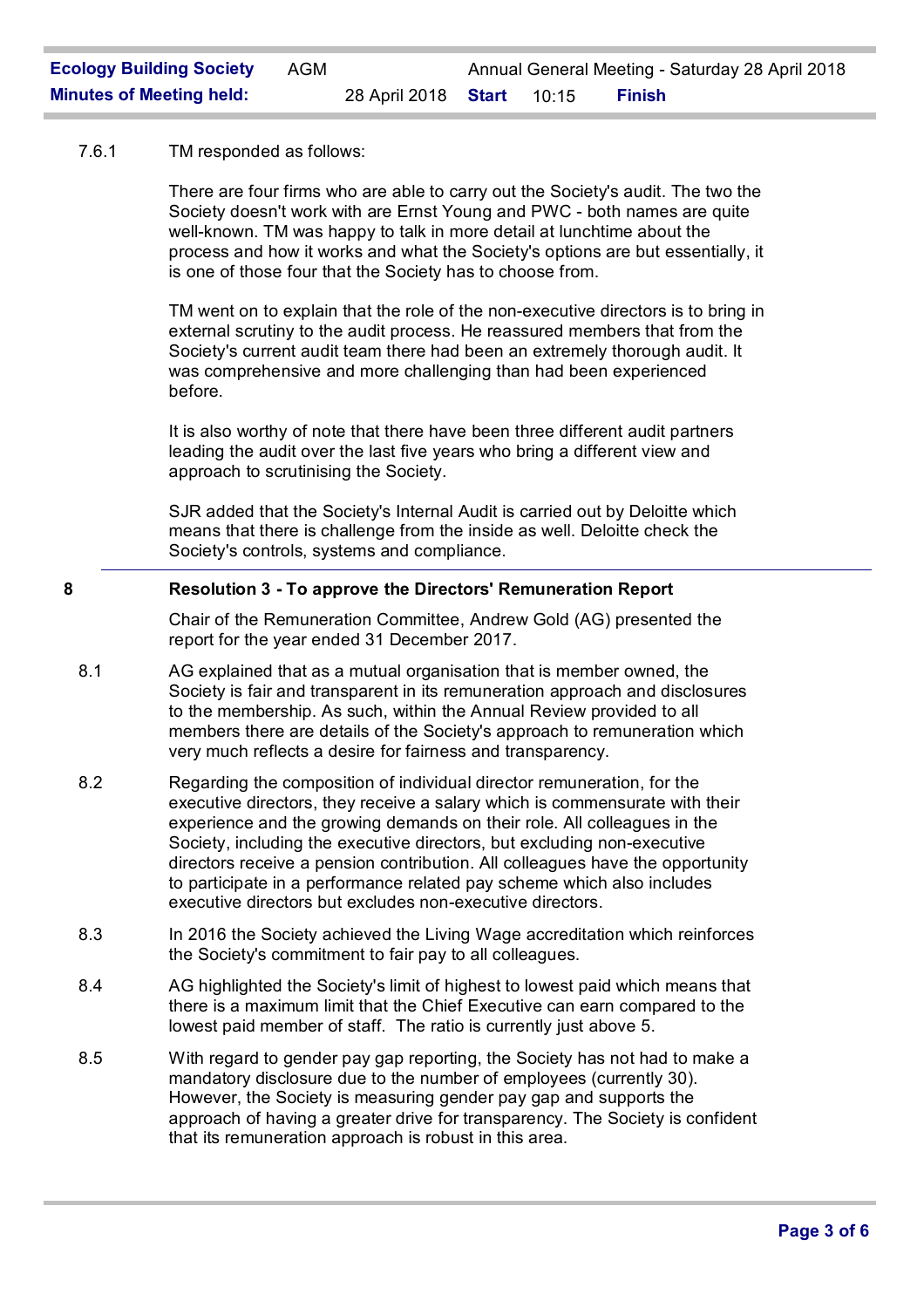- 8.6 AG went on to highlight that the Society has 'family friendly' policies for colleagues together with policies that encourage a good work life balance. The recently appointed HR Manager has been asked to lead and develop the Society's 'people strategy' - diversity, inclusion and equality will form a big part of that.
- 8.7 There were no questions arising. Members were asked to vote on Resolution 3.

## **9 Director Elections**

Prior to voting taking place and to aid a better understanding, PCE explained how the Society's Director elections work.

9.1 The directors have a duty to ensure that they have a board that is constituted in such a way that it can control all the aspects of the Society and ensure that the Society is run prudentially, and for the good of the members in order to achieve its mission. To some extent that is driven by the regulators.

> During the year, the board considers if it has directors with the right skills to lead the Society's strategy. This is carried out by completion of an internal matrix which tests individuals skills to ensure that they are adequate and remain sufficient. The results identify where there may be skill gaps and this drives future recruitment of board members. In addition to financial, accountancy and legal skills, Ecology looks at general ecological understanding which includes rural and housing issues.

The board also monitors diversity and gender balance.

9.2 PCE informed members that two members of the board were seeking reelection today and one director is being elected for the first time.

> The board recommend the three individuals standing for election and they can confirm that the candidates have acted with diligence throughout the year, have contributed to the growth and success of the Society and fully recommend that they continue their membership of the board to take the Society forward.

- 9.3 SJR added that non-executive directors appointed to the Board have to be 'vetted' by the regulatory authority and this process is very rigorous.
- 9.4 Resolution 4.1 To re-elect Andrew John Gold.

SJR introduced Andrew Gold (AG) for re-election.

AG is seeking re-election having retired by rotation under Rule 26(2).

The Chair asked members to vote.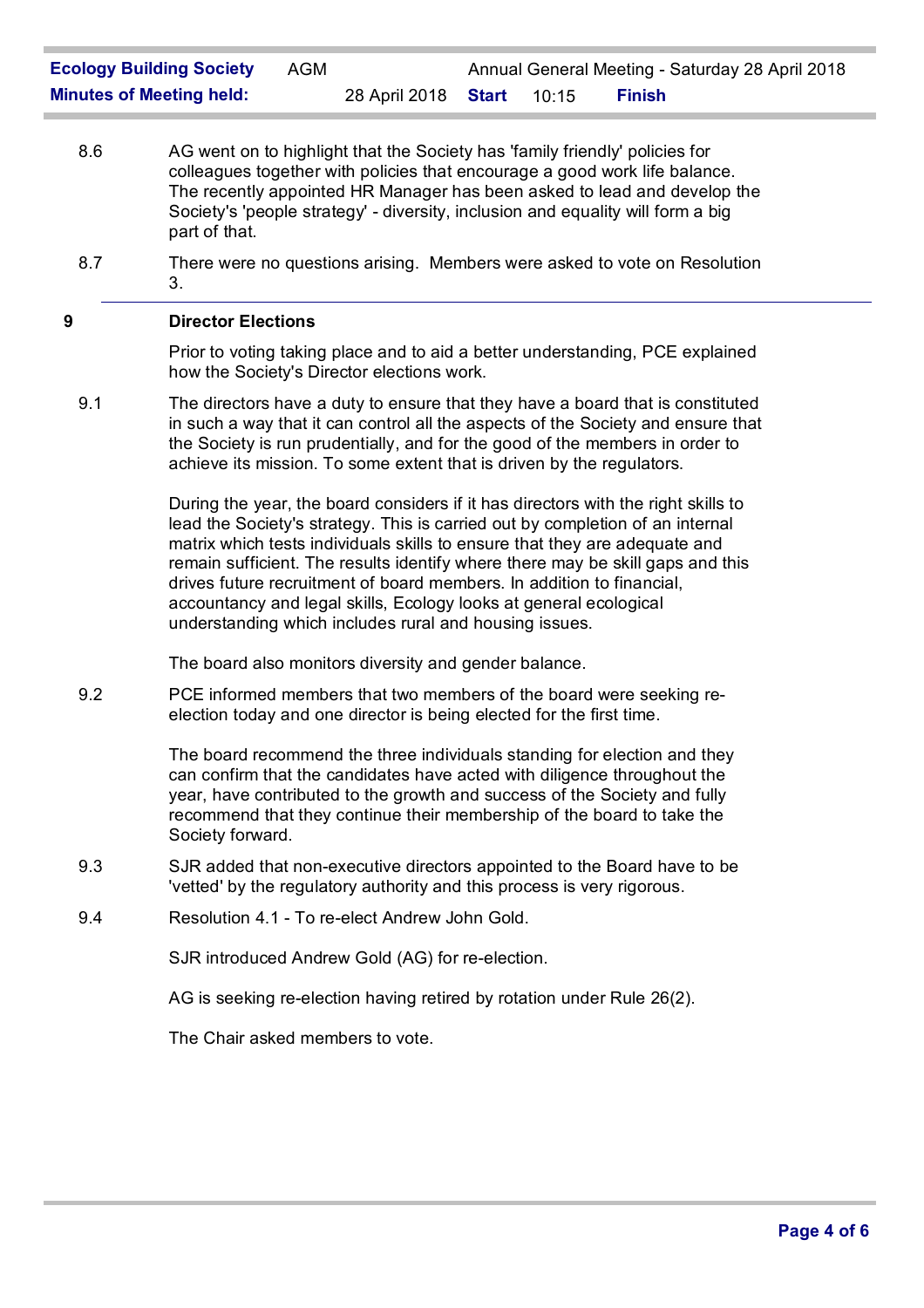| 9.5  | Resolution 4.2 - To re-elect Steven John Round.                                                                                                         |
|------|---------------------------------------------------------------------------------------------------------------------------------------------------------|
|      | AV introduced Steve Round (SJR) for re-election.                                                                                                        |
|      | SJR is seeking re-election having retired by rotation under Rule 26(2).                                                                                 |
|      | AV asked members to vote.                                                                                                                               |
| 9.6  | Resolution 4.3 - To elect Vincent Damian Smith                                                                                                          |
|      | SJR introduced Vince Smith (VS). VS is seeking election having been<br>appointed a director under Rule 25.                                              |
|      | SJR asked members to vote.                                                                                                                              |
| 10   | Announcement of the results of voting                                                                                                                   |
|      | The Chair asked the Society's Risk and Ethics Manager, Chris Rickerby (CR)<br>to announce the results of the voting.                                    |
| 11   |                                                                                                                                                         |
| 11.1 | Resolution 1 - To receive the Annual Report and Accounts for the year ended<br>31 December 2017.<br>For 537; Against 12; Abstentions 16; Spoilt 20      |
| 11.2 | Resolution 2 - To re-appoint KPMG LLP as auditors.<br>For 344; Against 155; Abstentions 67; Spoilt 19.                                                  |
| 11.3 | Resolution 3 - To approve the Directors' Remuneration Report for the year<br>ended 31 December 2017.<br>For 442; Against 71; Abstentions 50; Spoilt 22. |
| 11.4 | Resolution 4.1 - To re-elect Andrew John Gold.<br>For 494; Against 43; Abstentions 35; Spoilt 16                                                        |
| 11.5 | Resolution 4.2 - To re-elect Steven John Round.<br>For 498; Against 38; Abstentions 38; Spoilt 14                                                       |
| 11.6 | Resolution 4.3 - To elect Vincent Damian Smith<br>For 502; Against 36; Abstentions 36; Spoilt 14                                                        |
| 11.7 | Members were informed that the results will be made available on the<br>Society's website.                                                              |
| 12   | <b>Ask the Directors</b>                                                                                                                                |
|      | SJR invited Vice-Chair, Alison Vipond (AV) to facilitate the 'Ask the Directors<br>session.                                                             |

All eligible members present were invited to raise any questions.

A number of member questions were put to Directors and these will be published on the Society's website.